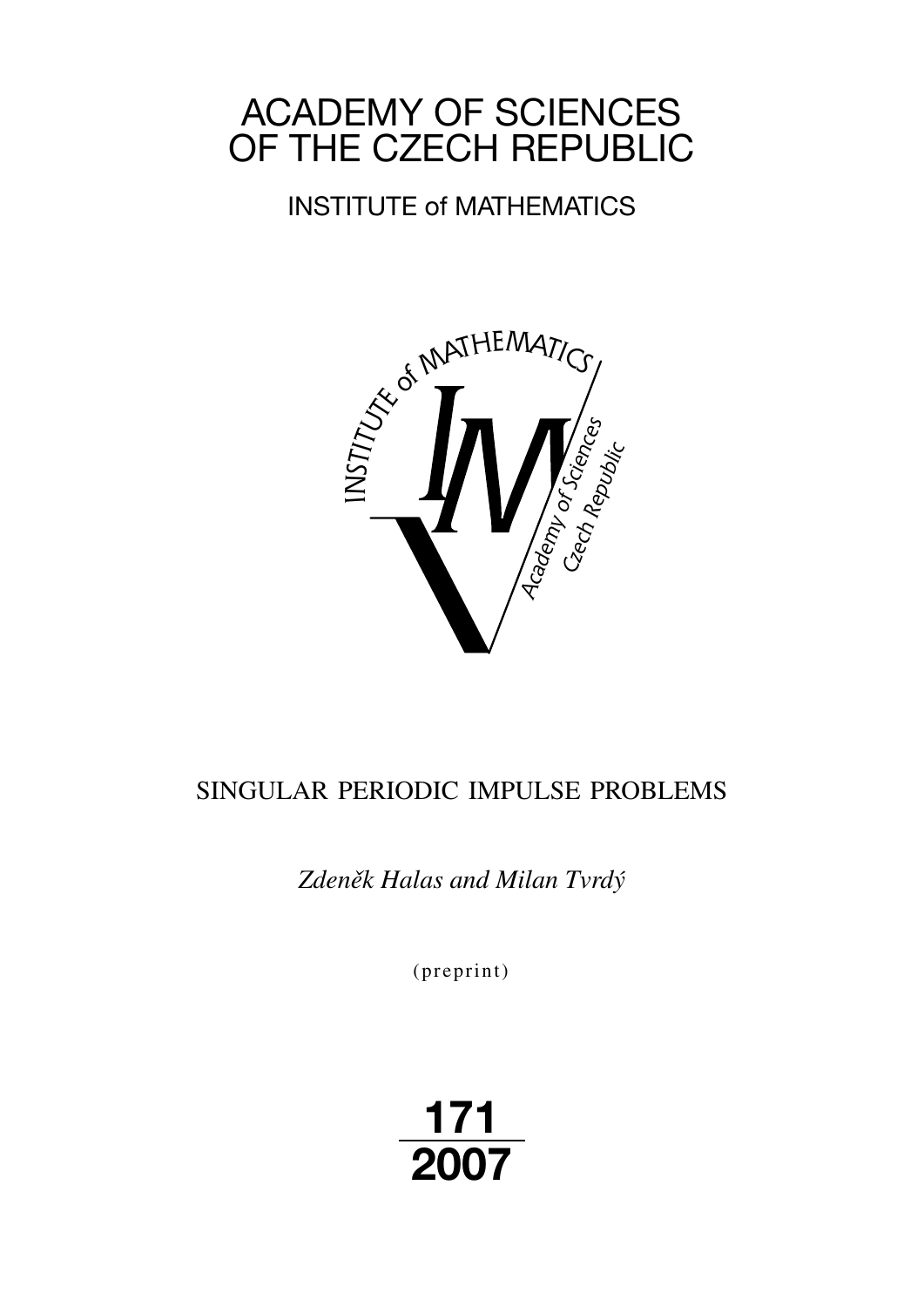## Singular Periodic Impulse Problems

Zdeněk Halas and Milan Tvrdý

October 9, 2007

Abstract. Existence principle for the impulsive periodic boundary value problem  $u'' + cu' = g(x) + e(t), u(t_i+) = u(t_i) + J_i(u, u'), u'(t_i+) = u'(t_i) + M_i(u, u'), i = 1, ..., m,$  $u(0) = u(T)$ ,  $u'(0) = u'(T)$  is established, where  $g \in C(0,\infty)$  can have a strong singularity at the origin. Furthermore, we assume that  $0 < t_1 < \ldots < t_m < T$ ,  $e \in L_1[0,T]$ ,  $c \in \mathbb{R}$  and  $J_i, M_i, i = 1, 2, ..., m$ , are continuous mappings of  $G[0, T] \times G[0, T]$  into R, where  $G[0, T]$  denotes the space of functions regulated on  $[0, T]$ .

The principle is based on an averaging procedure similar to that introduced by Manásevich and Mawhin for singular periodic problems with  $p -$  Laplacian in [11]. Mathematics Subject Classification 2000. 34B37, 34B15, 34C25

Keywords. impulses, periodic solutions, topological degree

### 1 Preliminaries

Starting with Hu and Lakshmikantham [7], periodic boundary value problems for nonlinear second order impulsive differential equations of the form

$$
u'' = f(t, u, u'),
$$
\n(1.1)

$$
\begin{cases} u(t_i+) = u(t_i) + J_i(u, u'), \\ u'(t_i+) = u'(t_i) + M_i(u, u'), \quad i = 1, 2, \dots, m, \end{cases}
$$
\n(1.2)

$$
\left\{ \begin{array}{ll} a_{i}(i+1) - a_{i}(i) + M_{i}(a, a), & i = 1, 2, \ldots, m, \end{array} \right.
$$

$$
u(0) = u(T), \quad u'(0) = u'(T) \tag{1.3}
$$

have been studied by many authors. Usually it is assumed that the function  $f: [0, T] \times \mathbb{R}^2 \to \mathbb{R}$  fulfils the Carathéodory conditions,

$$
0 < t_1 < t_2 < \ldots < t_m < T
$$
 are fixed points of the interval [0, T] (1.4)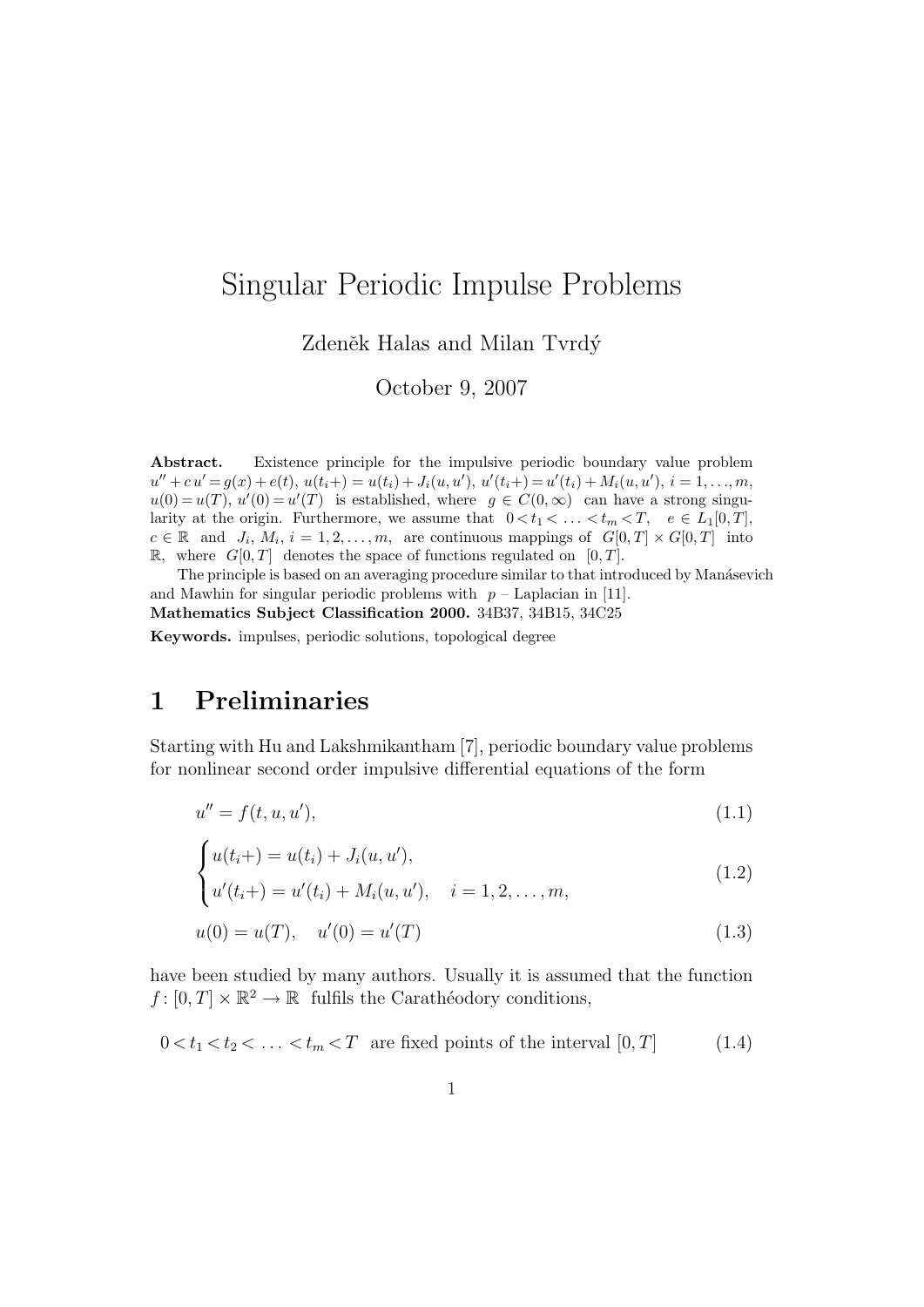and  $J_i, M_i: \mathbb{R}^2 \to \mathbb{R}, i = 1, 2, \ldots, m$ , are continuous functions. A rather representative (however not complete) list of related papers is given in references. In particular, in [2], [3], [5], [9], [10] existence results in terms of lower/upper functions obtained by the monotone iterative method can be found. All of these results impose monotonicity of the impulse functions and existence of an associated pair of well-ordered lower/upper functions. The papers [4] and [30] are based on the method of bound sets, however the effective criteria contained therein correspond to the situation when there is a well-ordered pair of constant lower and upper functions. Existence results which apply also to the case when a pair of lower and upper functions which need not be well-ordered is assumed were provided only by Rachůnková and Tvrdý, see [18], [20]–[22]. Analogous results for impulsive problems with quasilinear differential operator were delivered by Rachůnková and Tvrdý in [23]–[25]. When no impulses are acting, periodic problems with singularities have been treated by many authors. For rather representative overview and references, see e.g. [15] or [16]. To our knowledge, up to now singular periodic impulsive problems have not been treated. For singular Dirichlet impulsive problems we refer to the papers by Rachůnková [14], Rachůnková and Tomeček [17] and Lee and Liu [8].

In this paper we establish an existence principle suitable for solving singular impulsive periodic problems.

1.1 . Notation. Throughout the paper we keep the following notation and conventions: for a real valued function u defined a.e. on  $[0, T]$ , we put

$$
||u||_{\infty} = \sup \text{ess}_{t \in [0,T]} |u(t)|
$$
 and  $||u||_1 = \int_0^T |u(s)| ds$ .

For a given interval  $J \subset \mathbb{R}$ , by  $C(J)$  we denote the set of real valued functions which are continuous on J. Furthermore,  $C^1(J)$  is the set of functions having continuous first derivatives on  $J$  and  $L_1(J)$  is the set of functions which are Lebesgue integrable on J.

Any function  $x : [0, T] \to \mathbb{R}$  which possesses finite limits

$$
x(t+) = \lim_{\tau \to t+} x(\tau) \quad \text{and} \quad x(s-) = \lim_{\tau \to s-} x(\tau)
$$

for all  $t \in [0, T)$  and  $s \in (0, T]$  is said to be regulated on [0, T]. The linear space of functions regulated on  $[0, T]$  is denoted by  $G[0, T]$ . It is well known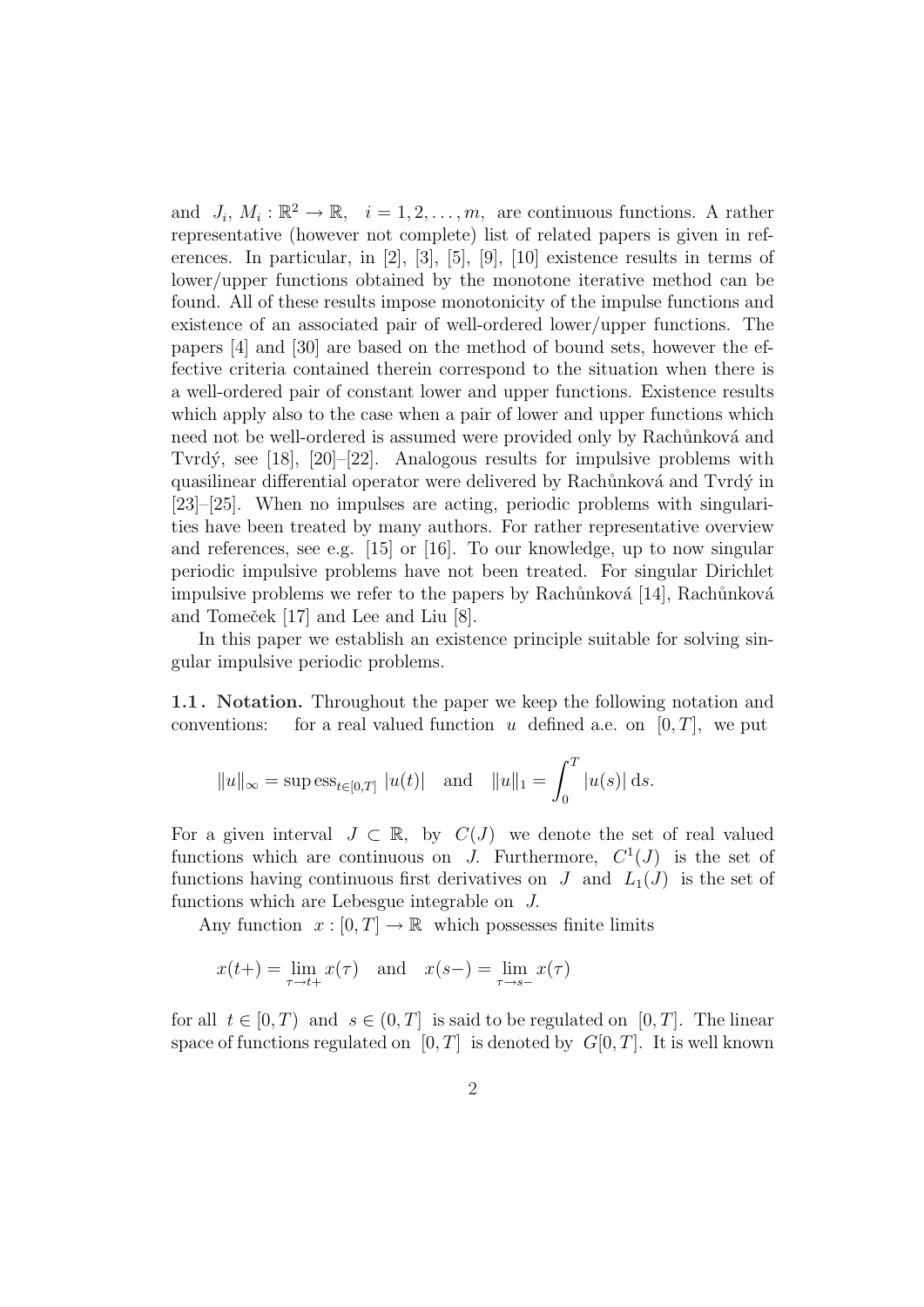that  $G[0, T]$  is a Banach space with respect to the norm  $x \in G[0, T] \to ||x||_{\infty}$ (cf.  $[6,$  Theorem I.3.6]).

Let  $m \in \mathbb{N}$  and let  $0 = t_0 < t_1 < t_2 < \cdots < t_m < t_{m+1} = T$  be a division of the interval [0, T]. We denote  $D = \{t_1, t_2, \ldots, t_m\}$  and define  $C_D^1[0,T]$  as the set of functions  $u: [0,T] \to \mathbb{R}$  such that

$$
u(t) = \begin{cases} u_{[0]}(t) & \text{if } t \in [0, t_1], \\ u_{[1]}(t) & \text{if } t \in (t_1, t_2], \\ \vdots & \vdots \\ u_{[m]}(t) & \text{if } t \in (t_m, T], \end{cases}
$$

where  $u_{[i]} \in C^1[t_i, t_{i+1}]$  for  $i = 0, 1, \ldots, m$ . In particular, if  $u \in C^1_D[0, T]$ , then  $u'$  possesses finite one-sided limits

$$
u'(t-): = \lim_{\tau \to t-} u(\tau)
$$
 and  $u'(s+): = \lim_{\tau \to s+} u(\tau)$ 

for each  $t \in (0,T]$  and  $s \in [0,T)$ . Moreover,  $u'(t-) = u'(t)$  for all  $t \in$  $(0, T]$  and  $u'(0+) = u'(0)$ . For  $u \in C_D^1[0, T]$  we put

$$
||u||_D = ||u||_{\infty} + ||u'||_{\infty}.
$$

Then  $C_D^1[0,T]$  becomes a Banach space when endowed with the norm  $\|.\|_D$ . Furthermore, by  $AC_D^1[0,T]$  we denote the set of functions  $u \in C_D^1[0,T]$ having first derivatives absolutely continuous on each subinterval  $(t_i, t_{i+1}),$  $i = 1, 2, \ldots, m + 1.$ 

We say that  $f : [0, T] \times \mathbb{R}^2 \mapsto \mathbb{R}$  satisfies the *Carathéodory conditions* on  $[0, T] \times \mathbb{R}^2$  if (i) for each  $x \in \mathbb{R}$  and  $y \in \mathbb{R}$  the function  $f(., x, y)$  is measurable on [0, T]; (ii) for almost every  $t \in [0, T]$  the function  $f(t, \ldots)$ is continuous on  $\mathbb{R}^2$ ; (iii) for each compact set  $K \subset \mathbb{R}^2$  there is a function  $m_K(t) \in L[0,T]$  such that  $|f(t,x,y)| \leq m_K(t)$  holds for a.e.  $t \in [0,T]$  and all  $(x, y) \in K$ . The set of functions satisfying the Carathéodory conditions on  $[0, T] \times \mathbb{R}^2$  is denoted by  $Car([0, T] \times \mathbb{R}^2)$ .

Given a subset  $\Omega$  of a Banach space X, its closure is denoted by  $\overline{\Omega}$ . Finally, we will write  $\bar{e}$  instead of  $\frac{1}{\sigma}$ T  $\frac{\text{ce}}{c^T}$ 0  $e(s)$  ds and  $\Delta^+u(t)$  instead of  $u(t+) - u(t)$ .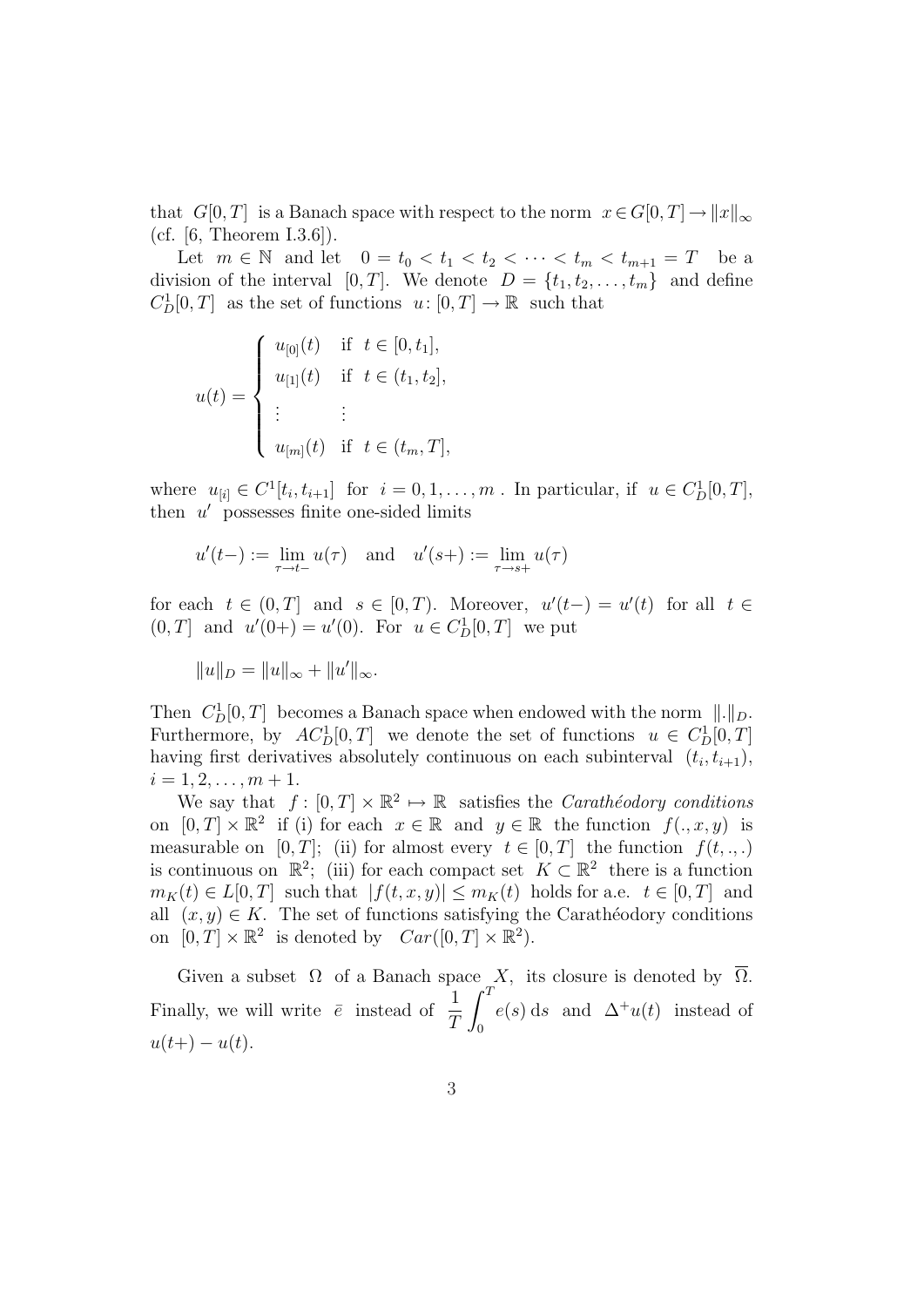If  $f \in Car([0,T] \times \mathbb{R}^2)$ , problem  $(1.1)$ – $(1.3)$  is said to be *regular* and a function  $u \in AC_D^1[0,T]$  is its solutions if

$$
u''(t) = f(t, u(t), u'(t)) \quad \text{holds for a.e.} \quad t \in [0, T]
$$

and conditions (1.2) and (1.3) are satisfied. If  $f \notin Car([0,T] \times \mathbb{R}^2)$ , problem  $(1.1)$ – $(1.3)$  is said to be *singular*.

In this paper we will deal with rather simplified, however the most typical, case of the singular problem with

 $f(t, x, y) = c y + g(x) + e(t)$  for  $x \in (0, \infty), y \in \mathbb{R}$  and a.e.  $t \in [0, T],$ where

$$
c \in \mathbb{R}, \quad g \in C(0, \infty), \quad e \in L_1[0, T]. \tag{1.5}
$$

**1.2.** Definition. A function  $u \in AC_D^1[0, T]$  is called a solution of problem

$$
u'' + c u' = g(u) + e(t), \quad (1.2), (1.3)
$$
\n(1.6)

if  $u > 0$  a.e. on  $[0, T]$ ,

$$
u''(t) + c u'(t) = g(u(t)) + e(t) \text{ for a.e. } t \in [0, T],
$$

and conditions (1.2) and (1.3) are satisfied.

## 2 Green's functions and operator representations for impulsive two-point boundary value problems

For our purposes an appropriate choice of the operator representation of  $(1.1)$ – $(1.3)$  is important. To this aim, let us consider the following impulsive problem with nonlinear two-point boundary conditions

$$
u'' + a_2(t) u' + a_1(t) u = f(t, u, u') \text{ a.e. on } [0, T],
$$
\n(2.1)

$$
\Delta^+ u(t_i) = J_i(u, u'), \quad \Delta^+ u'(t_i) = M_i(u, u'), \quad i = 1, 2, \dots, m,
$$
 (2.2)

$$
P\begin{pmatrix} u(0) \\ u'(0) \end{pmatrix} + Q\begin{pmatrix} u(T) \\ u'(T) \end{pmatrix} = R(u, u'), \qquad (2.3)
$$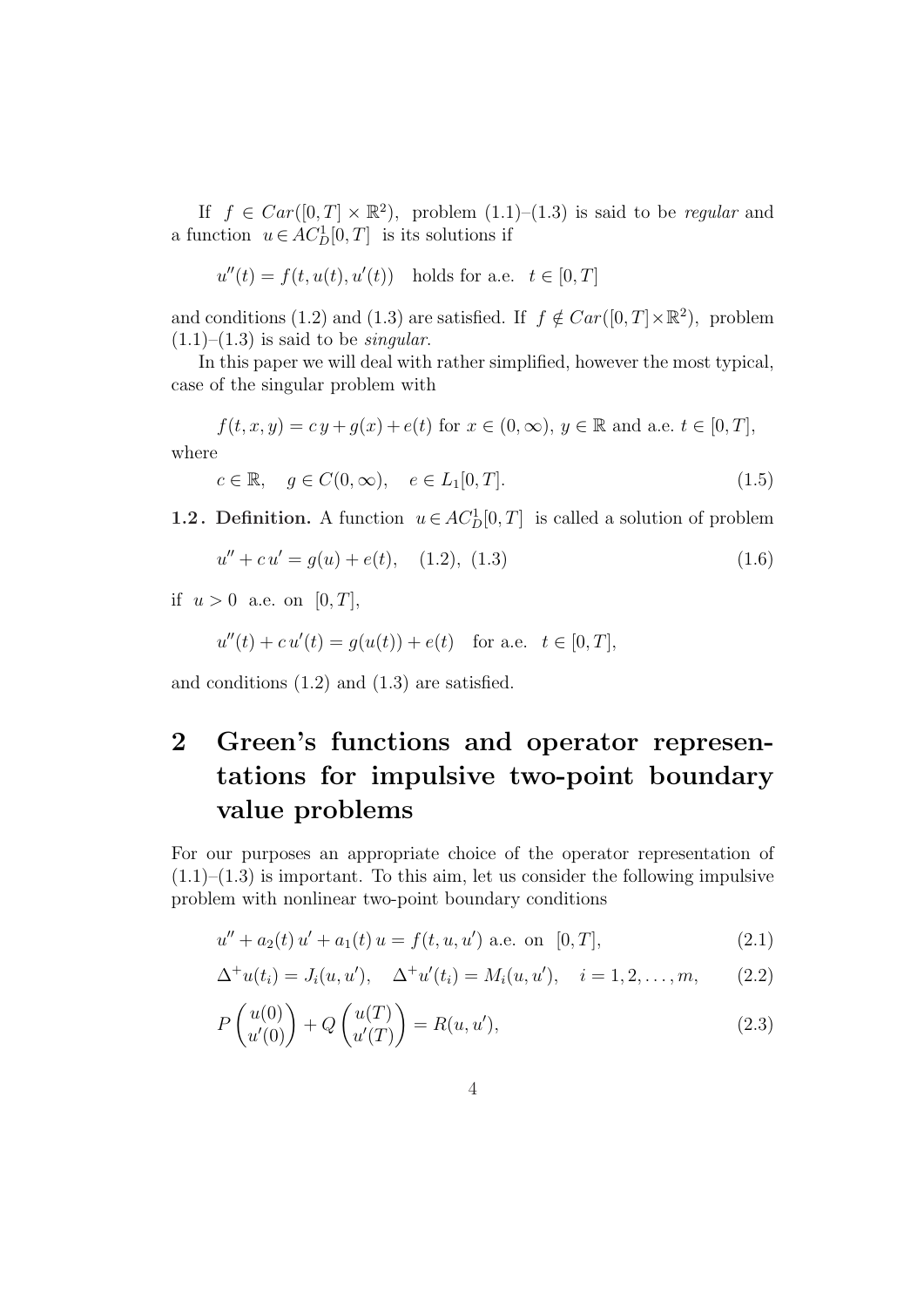and its linearized version

$$
u'' + a_2(t) u' + a_1(t) u = h(t) \text{ a.e. on } [0, T],
$$
\n(2.4)

$$
\Delta^{+}u(t_i) = d_i, \quad \Delta^{+}u'(t_i) = d'_i, \quad i = 1, 2, ..., m,
$$
\n(2.5)

$$
P\begin{pmatrix}u(0)\\u'(0)\end{pmatrix} + Q\begin{pmatrix}u(T)\\u'(T)\end{pmatrix} = c,
$$
\n(2.6)

where

$$
\begin{cases}\na_1, h \in L[0, T], a_2 \in C[0, T], f \in Car([0, T] \times \mathbb{R}^2), \\
J_i \text{ and } M_i: G[0, T] \times G[0, T] \to \mathbb{R}, i = 1, 2, \dots, m, \\
& \text{are continuous mappings,} \\
c \in \mathbb{R}^2, d_i, d'_i \in \mathbb{R}, i = 1, 2, \dots, m, \\
P, Q \text{ are real } 2 \times 2 - \text{matrices, } \text{rank}(P, Q) = 2, \\
R: G[0, T] \times G[0, T] \to \mathbb{R}^2 \text{ is a continuous mapping.}\n\end{cases}
$$
\n(2.7)

Solutions of problems  $(2.1)$ – $(2.3)$  and  $(2.4)$ – $(2.6)$  are defined in a natural way quite analogously to the above mentioned definition of regular periodic problems. Problem  $(2.4)$ – $(2.6)$  is equivalent to the two-point problem for a special case of generalized linear differential systems of the form

$$
x(t) - x(0) - \int_0^t A(s) x(s) ds = b(t) - b(0) \text{ on } [0, T],
$$
 (2.8)

$$
P x(0) + Q x(T) = c,\t\t(2.9)
$$

where

$$
x(t) = \begin{pmatrix} x_1(t) \\ x_2(t) \end{pmatrix} = \begin{pmatrix} u(t) \\ u'(t) \end{pmatrix}, \quad A(t) = \begin{pmatrix} 0 & 1 \\ -a_1(t) & -a_2(t) \end{pmatrix}, \quad (2.10)
$$

$$
b(t) = \int_0^t \begin{pmatrix} 0 \\ h(s) \end{pmatrix} ds + \sum_{i=1}^m \begin{pmatrix} d_i \\ d'_i \end{pmatrix} \chi_{\left(t_i, T\right]}(t), \quad t \in [0, T],
$$

and  $\chi_{(t_i,T]}(t) = 1$  if  $t \in (t_i,T], \chi_{(t_i,T]}(t) = 0$  otherwise. Solutions of  $(2.8), (2.9)$  are 2-vector functions of bounded variation on  $[0, T]$  satisfying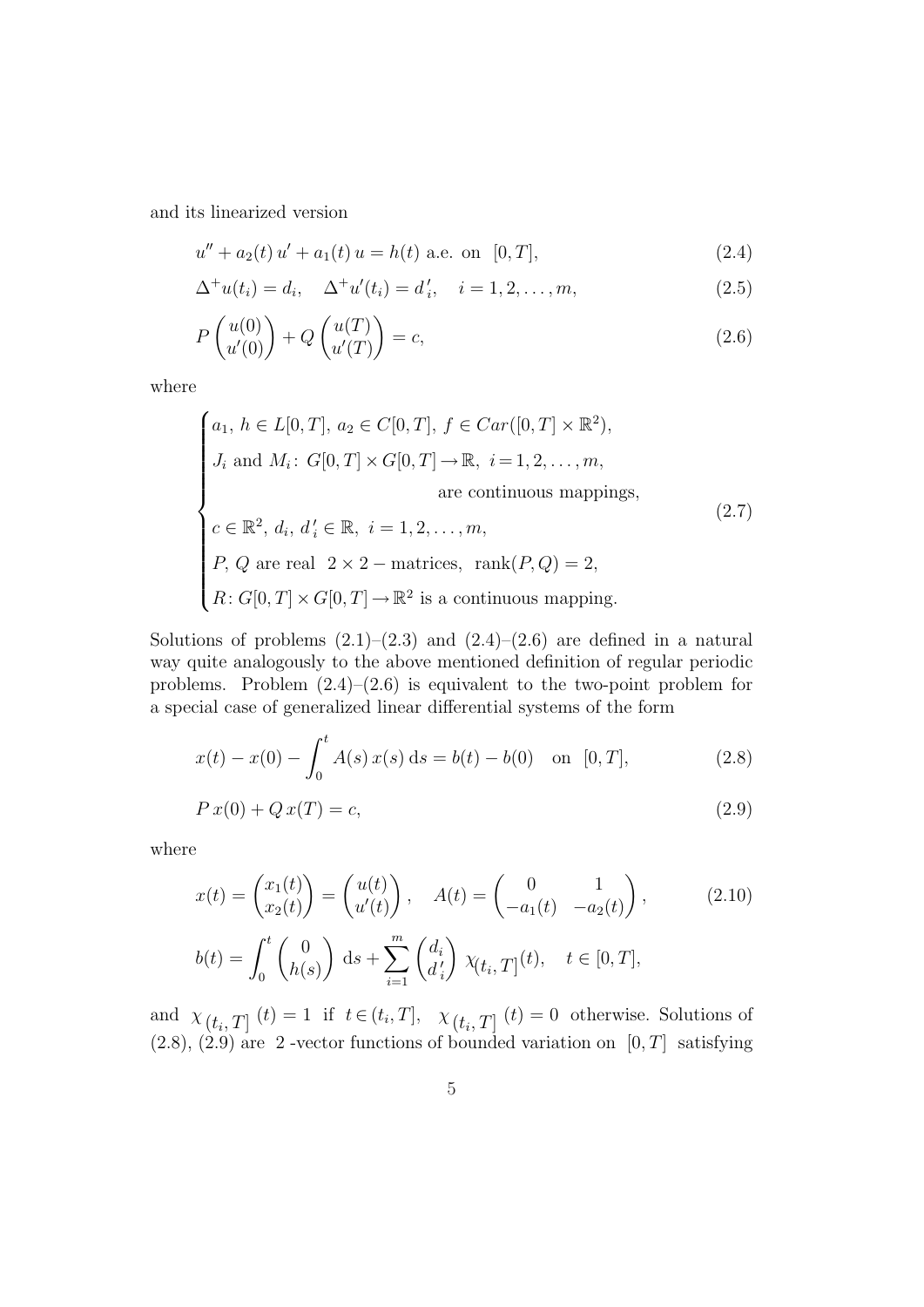the two-point condition (2.9) and fulfilling the integral equation (2.8) for all  $t \in [0, T]$ , cf. e.g. [28]. Assume that the homogeneous problem

$$
u'' + a_2(t) u' + a_1(t) u = 0, \quad P\left(\begin{array}{c} u(0) \\ u'(0) \end{array}\right) + Q\left(\begin{array}{c} u(T) \\ u'(T) \end{array}\right) = 0 \tag{2.11}
$$

has only the trivial solution. Then, obviously, the problem

$$
x' - A(t)x = 0, \quad P x(0) + Q x(T) = 0 \tag{2.12}
$$

has also only the trivial solution. In view of [29, Theorems 4.2 and 4.3] (see also [27, Theorem 4.1]), problem  $(2.8)$ ,  $(2.9)$  has a unique solution x and it is given by

$$
x(t) = \int_0^T \Gamma(t, s) d[b(s)] + x_0(t), \quad t \in [0, T],
$$
\n(2.13)

where  $x_0$  is the uniquely determined solution of

$$
x' - A(t)x = 0, \ P x(0) + Q x(T) = c \tag{2.14}
$$

and

$$
\Gamma(t,s) = (\gamma_{i,j}(t,s))_{i,j=1,2}
$$

is Green's matrix for (2.12). Recall that, for each  $s \in (0, T)$ , the matrix function  $t \to \Gamma(t, s)$  is absolutely continuous on  $[0, T] \setminus \{s\}$  and

$$
\frac{\partial}{\partial t} \Gamma(t, s) - A(t) \Gamma(t, s) = 0 \text{ for a.e. } t \in [0, T],
$$
  
\n
$$
P \Gamma(0, s) + Q \Gamma(T, s) = 0,
$$
  
\n
$$
\Gamma(t+, t) - \Gamma(t-, t) = I,
$$

where I stands for the identity  $2 \times 2$ -matrix. In particular, the component  $\gamma_{1,2}$  of  $\Gamma$  is absolutely continuous on  $[0, T]$  for each  $s \in (0, T)$  and

$$
\frac{\partial}{\partial t} \gamma_{1,2}(t,s) = \gamma_{2,2}(t,s) \quad \text{for a.e.} \quad t \in [0,T].
$$

Denote  $G(t, s) = \gamma_{1,2}(t, s)$ . Then  $G(t, s)$  is Green's function of (2.11). Furthermore, we have

$$
\frac{\partial}{\partial s} \Gamma(t, s) = -\Gamma(t, s) A(s) \quad \text{for all} \ \ t \in (0, T) \ \text{and a.e.} \ s \in [0, T].
$$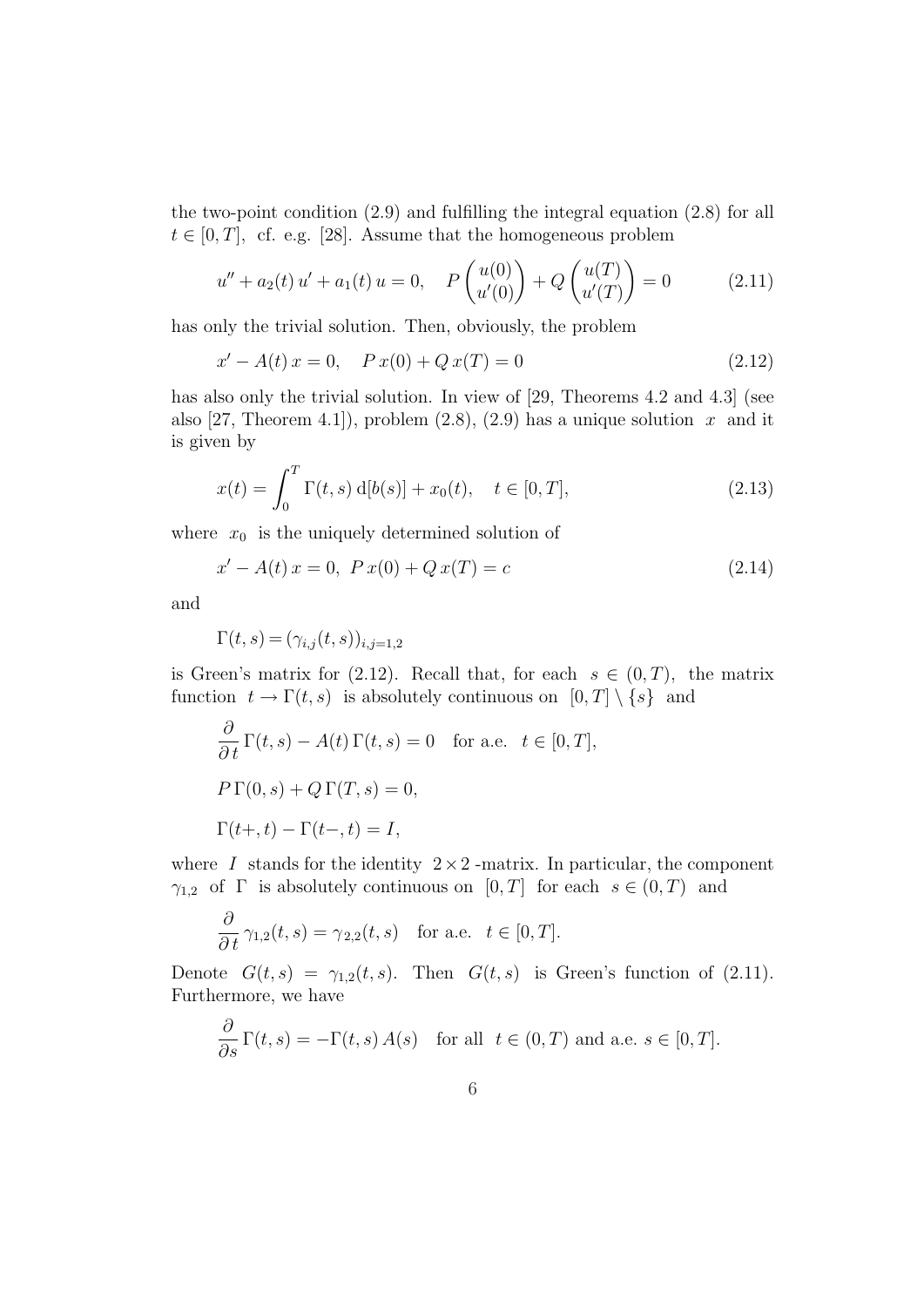In particular,

$$
\gamma_{1,1}(t,s) = -\frac{\partial}{\partial s} G(t,s) + a_1(s) G(t,s) \quad \text{for all} \ \ t \in [0,T] \text{ and a.e. } s \in [0,T].
$$

Inserting (2.10) into (2.13) we get that, for each  $h \in L[0, T]$ ,  $c, d_i, d'_i \in R$ ,  $i = 1, 2, \ldots, m$ , the unique solution u of problem  $(2.4)$ – $(2.6)$  is given by

$$
\begin{cases}\n u(t) = u_0(t) + \int_0^t G(t, s) h(s) \, ds \\
 + \sum_{i=1}^m \left( -\frac{\partial}{\partial s} G(t, t_i) + a_1(t) G(t, t_i) \right) d_i + \sum_{i=1}^m G(t, t_i) d'_i \quad (2.15) \\
 \text{for } t \in [0, T],\n\end{cases}
$$

where  $u_0$  is the uniquely determined solution of the problem

$$
u'' + a_2(t) u' + a_1(t) u = 0, \quad (2.6).
$$
\n(2.16)

Now, choose an arbitrary  $w \in C_D^1[0,T]$  and put

$$
\begin{cases}\nh(t) = f(t, w(t), w'(t)) & \text{for a.e. } t \in [0, T], \\
d_i = J_i(w, w'), d'_i = M_i(w, w'), i = 1, 2, \dots, m, \\
c = R(w, w').\n\end{cases}
$$

Then  $h \in L[0,T], c, d_i, d'_i \in \mathbb{R}, i = 1, 2, ..., m$ , and there is a unique  $u \in AC_D^1[0,T]$  fulfilling  $(2.4)-(2.6)$  and it is given by  $(2.15)$ . Therefore, assuming, in addition, that the problem

$$
u'' + a_2(t) u' + a_1(t) u = 0,
$$
\n(2.17)

$$
P\begin{pmatrix}u(0)\\u'(0)\end{pmatrix} + Q\begin{pmatrix}u(T)\\u'(T)\end{pmatrix} = R(u, u')
$$
\n(2.18)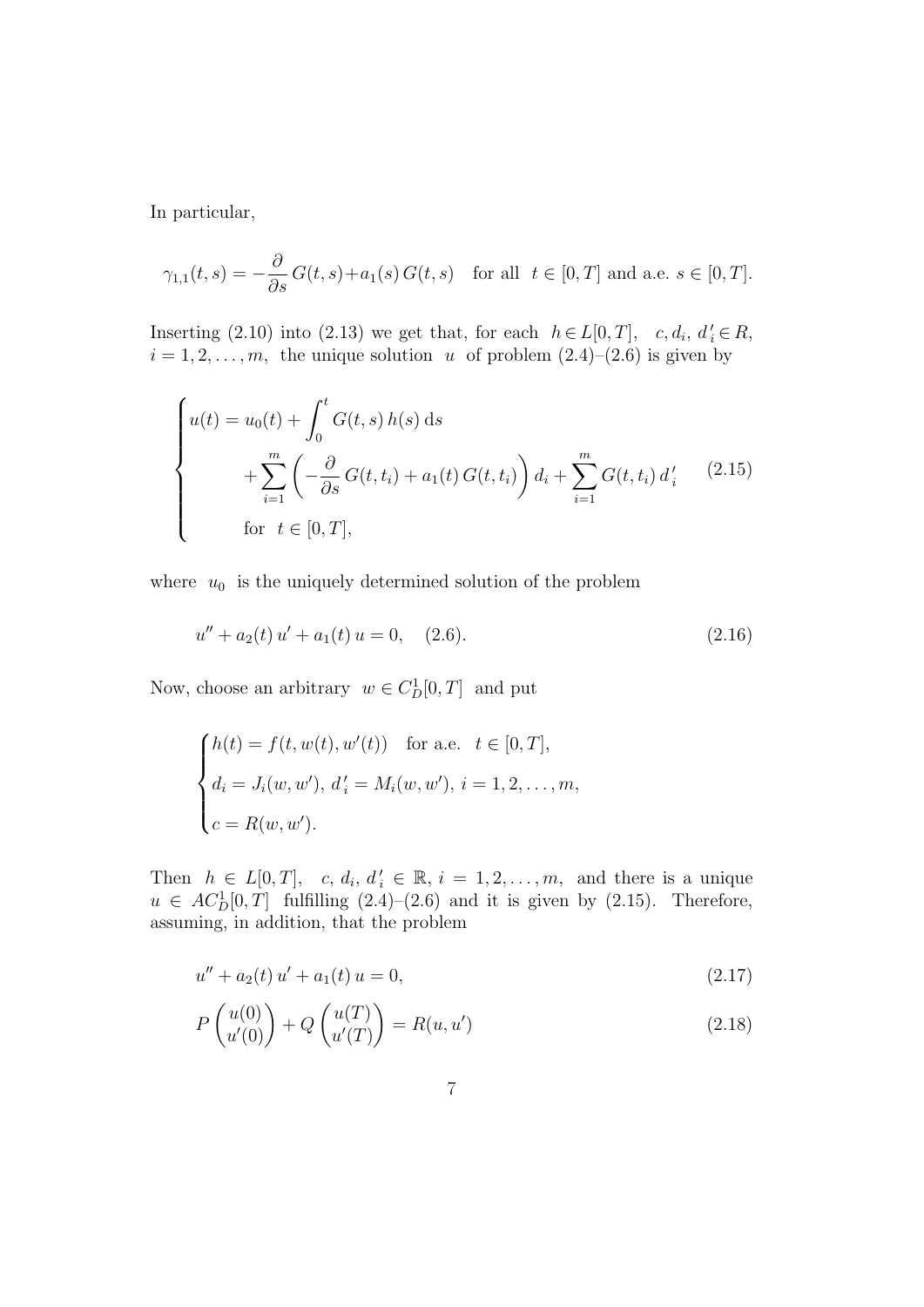has a unique solution  $u_0$ , we conclude that  $u \in C_D^1[0,T]$  is a solution to  $(2.1)–(2.3)$  if and only if

$$
\begin{cases}\nu(t) = u_0(t) + \int_0^t G(t, s) f(s, u(s), u'(s)) ds \\
+ \sum_{i=1}^m \left( -\frac{\partial}{\partial s} G(t, t_i) + a_1(t) G(t, t_i) \right) J_i(u, u') \\
+ \sum_{i=1}^m G(t, t_i) M_i(u, u') \quad \text{for } t \in [0, T].\n\end{cases} \tag{2.19}
$$

Let us define operators  $F_1$  and  $F_2$ :  $C_D^1[0,T] \to C_D^1[0,T]$  by

$$
(F_1 u)(t) = \int_0^T G(t, s) f(s, u(s), u'(s)) ds, \quad t \in [0, T]
$$

and

$$
(F_2 u)(t) = u_0(t) + \sum_{i=1}^m \left( -\frac{\partial}{\partial s} G(t, t_i) + a_1(t) G(t, t_i) \right) J_i(u, u')
$$
  
+ 
$$
\sum_{i=1}^m G(t, t_i) M_i(u, u'), \quad t \in [0, T].
$$

The former one,  $F_1$ , is a composition of the Green type operator

$$
h \in L_1[0, T] \to \int_0^T G(t, s) h(s) ds \in C^1[0, T],
$$

which is known to map equiintegrable subsets<sup>1</sup> of  $L_1[0,T]$  onto relatively compact subsets of  $C^1[0,T] \subset C^1_D[0,T]$ , and of the superposition operator generated by  $f \in Car([0,T] \times \mathbb{R}^2)$ , which similarly to the classical setting maps bounded subsets of  $C_D^1[0,T]$  to equiintegrable subsets of  $L_1[0,T]$ . Therefore, it is easy to see that  $F_1$  is completely continuous. Furthermore, since  $J_i, M_i, i = 1, 2, ..., m$ , are continuous mappings, the operator  $F_2$ is continuous as well. Having in mind that  $F_2$  maps bounded sets onto bounded sets and its values are contained in a  $(2m+1)$ -dimensional subspace<sup>2</sup> of  $C_D^1[0,T]$ , we conclude that the operators  $F_2$  and  $F = F_1 + F_2$ are completely continuous as well.

So, we have the following assertion.

<sup>&</sup>lt;sup>1</sup>i.e. sets of functions having a common integrable majorant

<sup>&</sup>lt;sup>2</sup>i.e. spanned over the set  $\{u_0, G(., t_i), \left(-\frac{\partial}{\partial s} G(., t_i) + a_1 G(., t_i)\right)\}$ ¢  $, i = 1, 2, \ldots, m\}$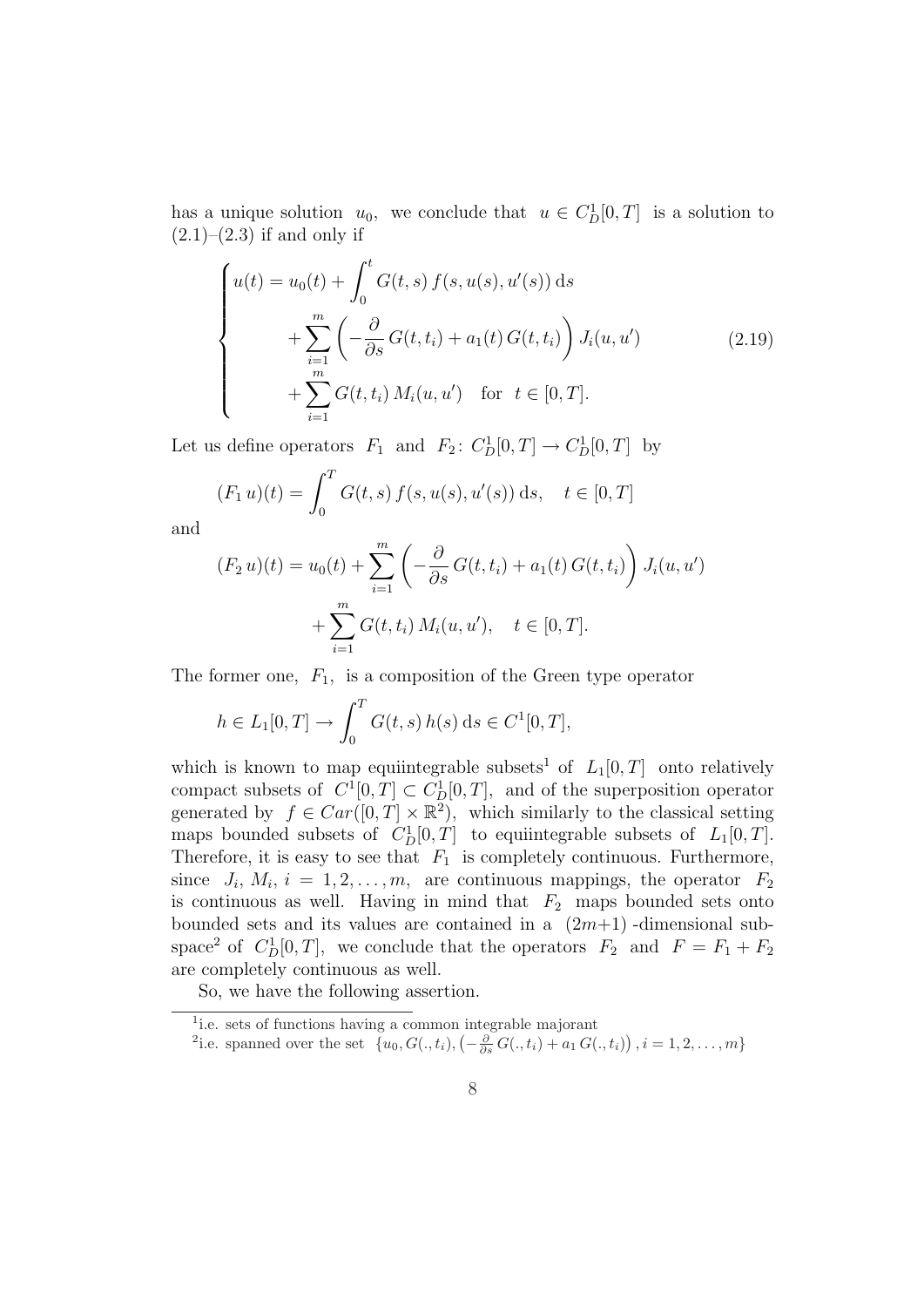2.1. Proposition. Assume (1.4) and (2.7). Furthermore, let problem (2.11) have Green's function  $G(t, s)$  and let  $u_0 \in AC_D^1[0, T]$  be a uniquely defined solution of problem  $(2.17)$ ,  $(2.18)$ . Then  $u \in ACD^1$  is a solution to  $(2.1)$ – $(2.3)$ if and only if  $u = Fu$ , where  $F : C^1_D[0,T] \to C^1_D[0,T]$  is the completely continuous operator given by

$$
\begin{cases}\n(Fu)(t) = u_0(t) \\
+ \int_0^T G(t, s) (f(t, u(s), u'(s)) - a_1(s) u(s) - a_2(s) u'(s)) ds \\
+ \sum_{i=1}^m \left( -\frac{\partial}{\partial s} G(t, t_i) + a_1(t) G(t, t_i) \right) J_i(u, u') \\
+ \sum_{i=1}^m G(t, t_i) M_i(u, u'), t \in [0, T].\n\end{cases}
$$
\n(2.20)

In particular, if  $a_1(t) = a_2(t) = 0$  on  $[0, T]$ ,

$$
P = \begin{pmatrix} 1 & 0 \\ 0 & 0 \end{pmatrix} \text{ and } Q = \begin{pmatrix} 0 & 0 \\ 1 & 0 \end{pmatrix},
$$

then problem (2.11) reduces to the simple Dirichlet problem

 $u'' = 0$ ,  $u(0) = u(T) = 0$ 

and its Green's function is well-known:

$$
G(t,s) = \begin{cases} \frac{s(t-T)}{T} & \text{if } 0 \le s < t \le T, \\ \frac{t(s-T)}{T} & \text{if } 0 \le t \le s \le T \end{cases} \tag{2.21}
$$

and

$$
\frac{\partial}{\partial s} G(t, s) = \begin{cases} \frac{T - t}{T} & \text{if } 0 \le s < t \le T, \\ -\frac{t}{T} & \text{if } 0 \le t \le s \le T. \end{cases}
$$

Furthermore, let us notice that the periodic boundary conditions (1.3) can be reformulated as

$$
u(0) = u(T) = u(0) + u'(0) - u'(T),
$$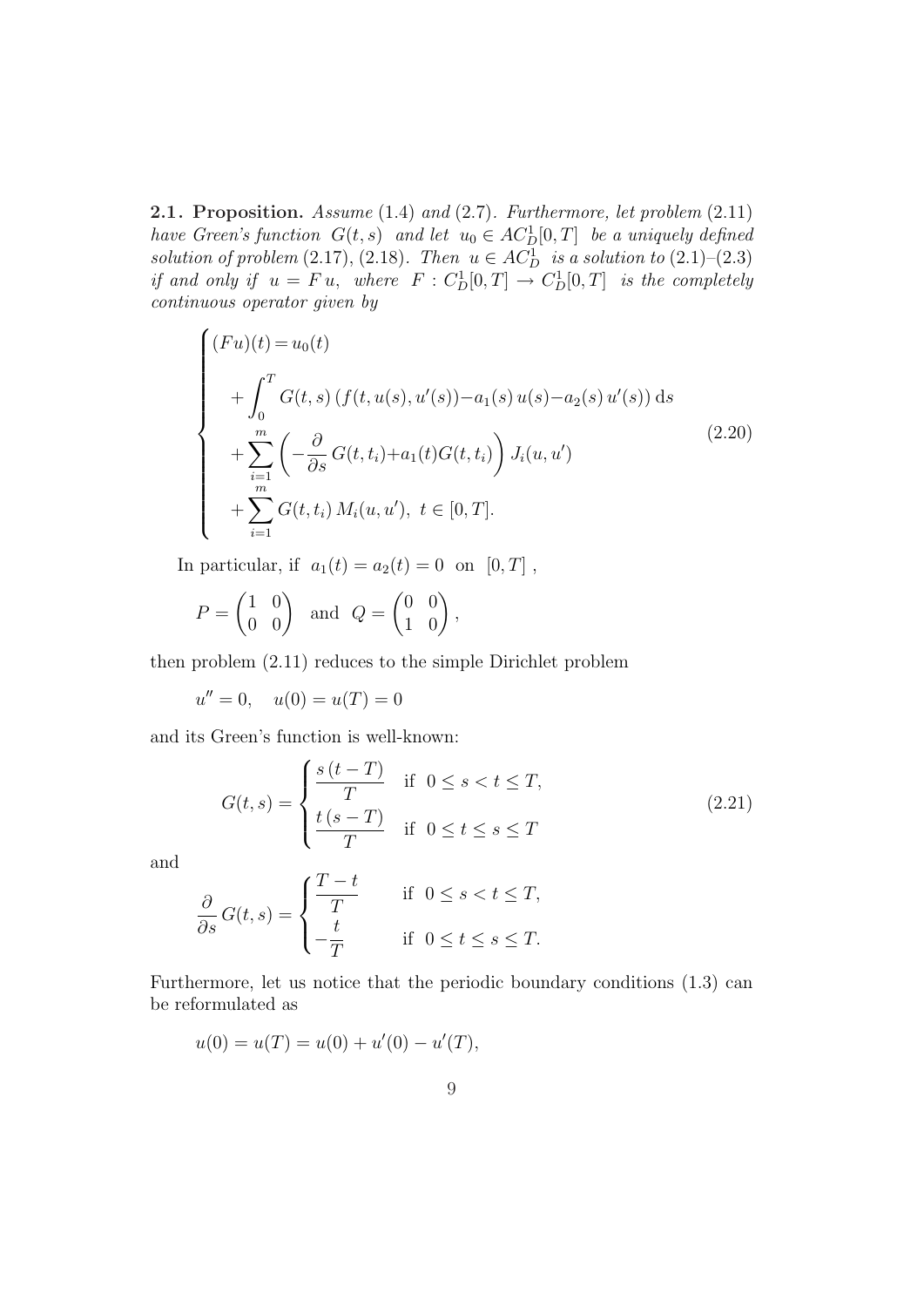i.e., in the form (2.18), where

$$
R(u, v) = u(0) + v(0) - v(T) \quad \text{for} \ \ u, v \in G[0, T].
$$

It is easy to see that, in such a case, for any  $c \in \mathbb{R}$  the only solution to (2.17), (2.18) is  $u_0(t) \equiv c$ . Therefore, we have the following corollary of Proposition 2.1:

**2.2**. Corollary. Assume (1.4) and (2.7) and let the function  $G(t, s)$  be given by  $(2.21)$ . Then  $u \in AC_D^1$  is a solution to  $(1.1)$ – $(1.3)$  if and only if  $u = Fu$ , where  $F : C_D^1[0,T] \to C_D^1[0,T]$  is the completely continuous operator given by

$$
\begin{cases}\n(Fu)(t) = u(0) + u'(0) - u'(T) + \int_0^T G(t, s) f(t, u(s), u'(s)) ds \\
-\sum_{i=1}^m \frac{\partial}{\partial s} G(t, t_i) J_i(u, u') \\
+\sum_{i=1}^m G(t, t_i) M_i(u, u'), t \in [0, T].\n\end{cases}
$$
\n(2.22)

**2.3. Remark.** Similarly,  $u \in AC_D^1$  is a solution to the impulsive Dirichlet problem (1.1), (1.2),  $u(0) = u(T) = c$  if and only if  $u = F_{dir} u$ , where

$$
\begin{cases}\n(F_{dir}u)(t) = c + \int_0^T G(t, s) f(t, u(s), u'(s)) ds \\
- \sum_{i=1}^m \frac{\partial}{\partial s} G(t, t_i) J_i(u, u') + \sum_{i=1}^m G(t, t_i) M_i(u, u'), \ t \in [0, T].\n\end{cases}
$$

## 3 Existence principle

3.1 . Theorem. Let assumptions (1.4) and (1.5) hold. Furthermore, assume that there exist  $r \in (0,\infty)$ ,  $R \in (r,\infty)$  and  $R' \in (0,\infty)$  such that

(i)  $r < v < R$  on  $[0, T]$  and  $||v'||_{\infty} < R'$  for each  $\lambda \in (0, 1]$  and for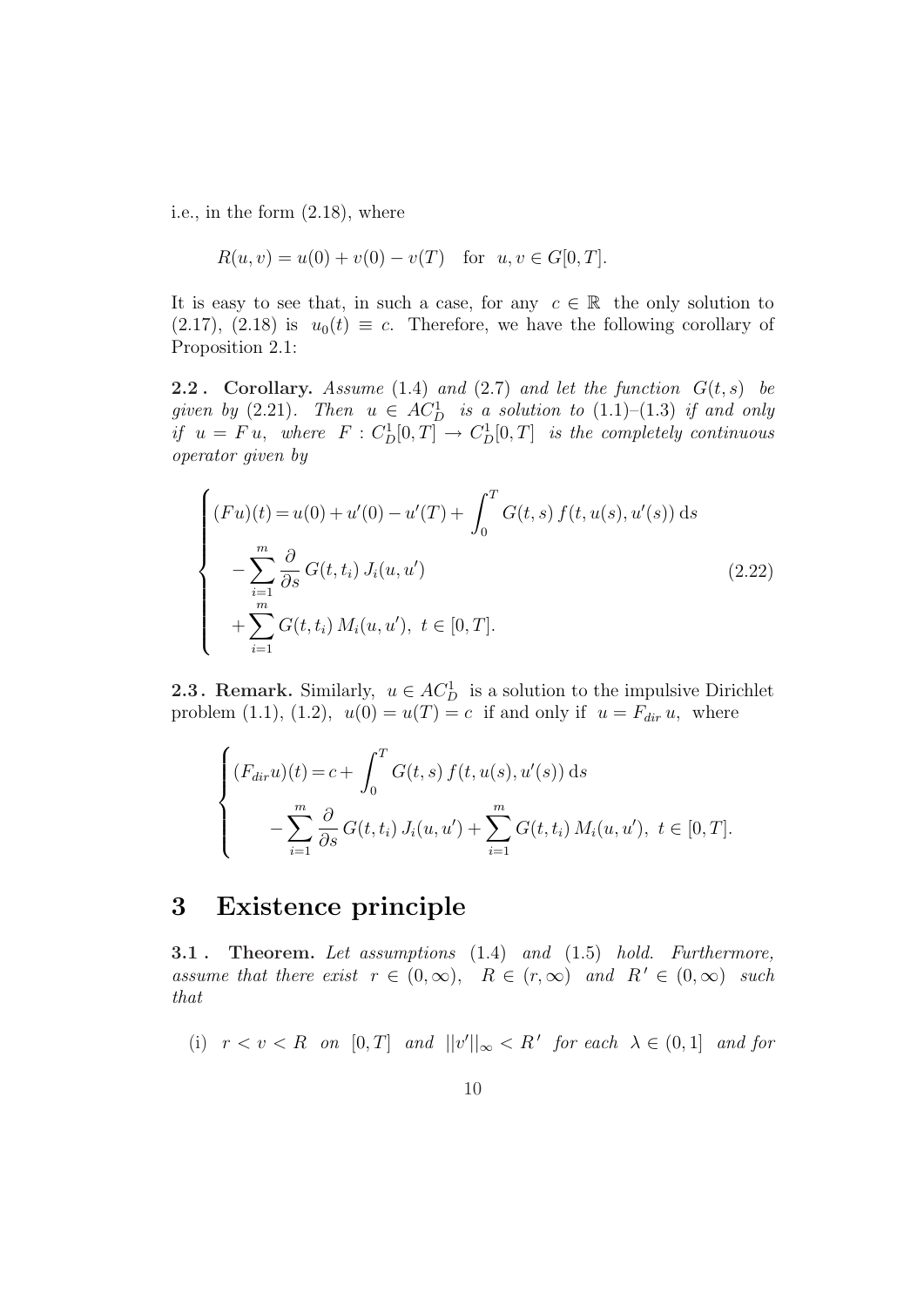each positive solution v of the problem

$$
v''(t) = \lambda \, (-cv'(t) + g(v(t)) + e(t)) \quad \text{for a.e. } t \in [0, T], \qquad (3.1)
$$

$$
\Delta^+ v(t_i) = \lambda J_i(v, v'), \qquad i = 1, 2, \dots, m,
$$
\n(3.2)

$$
\Delta^+ v'(t_i) = \lambda M_i(v, v'), \quad i = 1, 2, \dots, m,
$$
\n(3.3)

$$
v(0) = v(T), \quad v'(0) = v'(T); \tag{3.4}
$$

(ii) 
$$
(g(x) + \bar{e} = 0)
$$
  $\implies$   $r < x < R$ ;

(iii)  $(g(r) + \bar{e}) (g(R) + \bar{e}) < 0.$ 

Then problem  $(1.6)$  has a solution u such that

$$
r < u < R \quad \text{on } [0, T] \quad \text{and} \quad \|u'\|_{\infty} < R'.
$$

*Proof.* STEP 1. For  $\lambda \in [0,1]$  and  $v \in C_D^1[0,T]$  denote

$$
\begin{cases}\n\Xi_{\lambda}(v) = \int_0^T g(v(s)) ds + T \bar{e} \\
+ \sum_{i=1}^m M_i(v, v') + \lambda c \sum_{i=1}^m J_i(v, v').\n\end{cases}
$$
\n(3.5)

Notice that

 $\Xi_{\lambda}(v) = 0$  holds for all solutions  $v \in C_{D}^{1}[0, T]$  of  $(3.1) - (3.4)$ .  $(3.6)$ Indeed, let  $v \in C_D^1[0,T]$  be a solution to  $(3.1)$ – $(3.4)$ . Then

$$
\int_0^T v''(s) ds = \sum_{i=0}^m \int_{t_i}^{t_{i+1}} v''(s) ds = \sum_{i=0}^m \left[ v'(t_{i+1}) - v'(t_i+) \right]
$$

$$
= v'(T) - v'(0) - \sum_{i=1}^m \Delta^+ v'(t_i) = -\lambda \sum_{i=1}^m M_i(v, v')
$$

and

$$
\int_0^T c v'(s) ds = c \sum_{i=0}^m \int_{t_i}^{t_{i+1}} v'(s) ds = c \sum_{i=0}^m [v(t_{i+1}) - v(t_i+)]
$$
  
=  $c [v(T) - v(0) - \sum_{i=1}^m \Delta^+ v(t_i)] = -\lambda c \sum_{i=1}^m J_i(v, v').$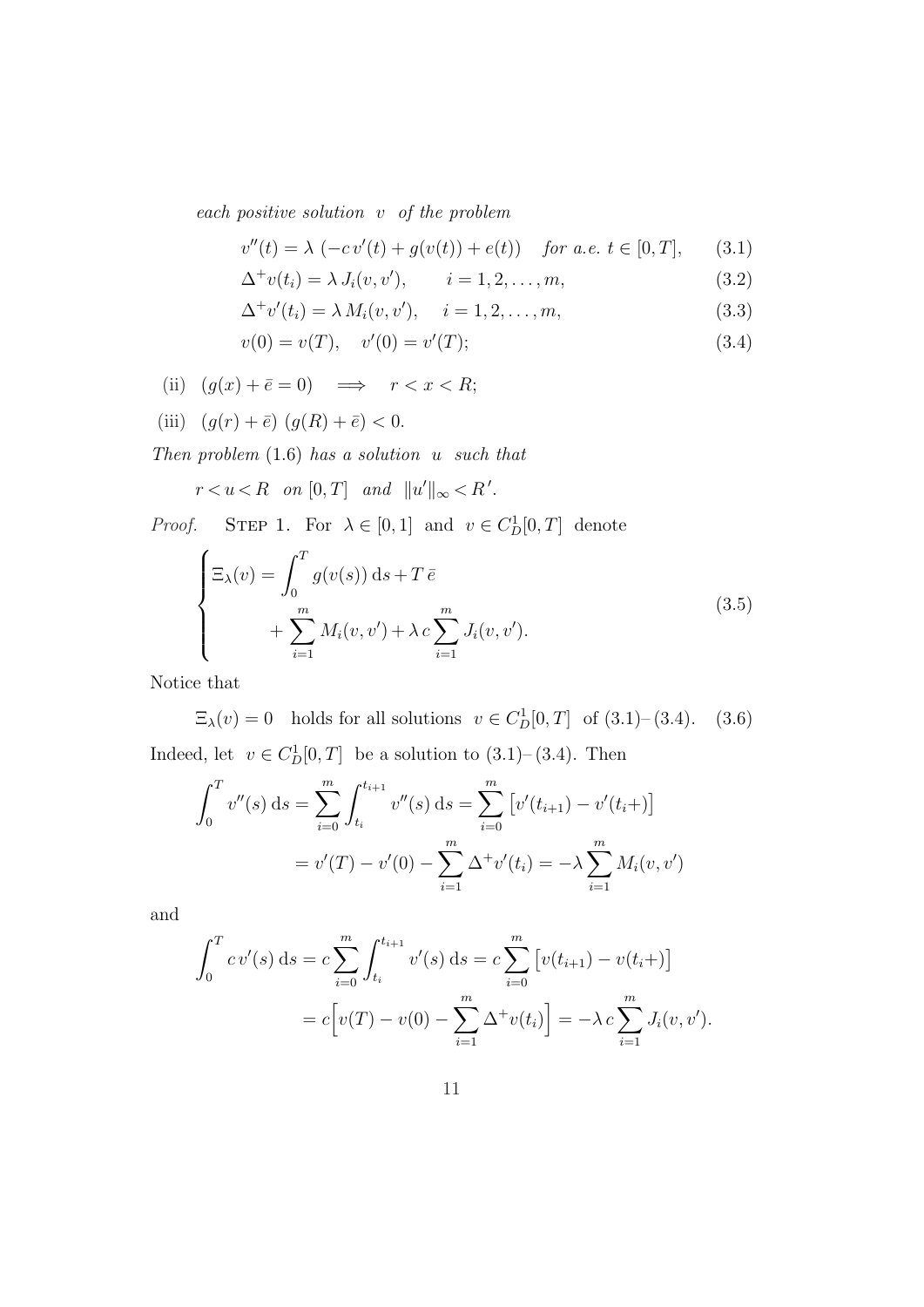Thus, integrating  $(3.1)$  over  $[0, T]$  gives  $(3.6)$ .

STEP 2. Consider system  $(3.7), (3.2), (3.4),$  where  $(3.7)$  is the functionaldifferential equation

$$
v'' = \lambda [-c v' + g(v) + e(t)] + (1 - \lambda) \frac{1}{T} \Xi_{\lambda}(v).
$$
 (3.7)

Due to (3.6), we can see that for each  $\lambda \in [0,1]$  the problems (3.1)–(3.4) and (3.7), (3.2)–(3.4) are equivalent. Moreover, for  $\lambda = 1$ , problem (3.7), (3.2),  $(3.4)$  reduces to the given problem  $(1.6)$  (with u replaced by v).

Now, notice that in view of (2.21) we have

$$
\int_0^T G(t,s) \, ds = \frac{1}{2} t (t - T) \quad \text{for } t \in [0, T]
$$

and define for  $\lambda \in [0, 1]$ ,  $u \in C_{D}^{1}[0, T]$ ,  $u > 0$  on  $[0, T]$ , and  $t \in [0, T]$ 

$$
\begin{cases}\nF_{\lambda}(u)(t) = u(0) + u'(0) - u'(T) \\
+ \lambda \int_{0}^{T} G(t, s) \left[ -cu'(s) + g(u(s)) + e(s) \right] ds \\
+ (1 - \lambda) \frac{t(t - T)}{2T} \Xi_{\lambda}(u) \\
- \lambda \sum_{i=1}^{m} \frac{\partial}{\partial s} G(t, t_i) J_i(u, u') + \lambda \sum_{i=1}^{m} G(t, t_i) M_i(u, u').\n\end{cases}
$$
\n(3.8)

In particular, if  $\lambda = 0$ , then

$$
F_0(u)(t) = u(0) + u'(0) - u'(T) + \frac{t(t - T)}{2T} \Xi_0(u) \text{ for } t \in [0, T].
$$

Let us put

$$
\Omega = \{ u \in C_D^1[0, T] \colon r < u < R \text{ and } |u'| < R' \text{ on } [0, T] \}.
$$

Arguing similarly to the regular case (see Corollary 2.2), we can conclude that for each  $\lambda \in [0,1]$  the operator  $F_{\lambda} : \overline{\Omega} \subset C_{D}^{1}[0,T] \to C_{D}^{1}$  is completely continuous and a function  $v \in \overline{\Omega}$  is a solution of (3.7), (3.2)–(3.4) if and only if it is a fixed point of  $F_{\lambda}$ . In particular,

$$
u \in \overline{\Omega}
$$
 is a solution to (1.6) if and only if  $F_1(u) = u$ . (3.9)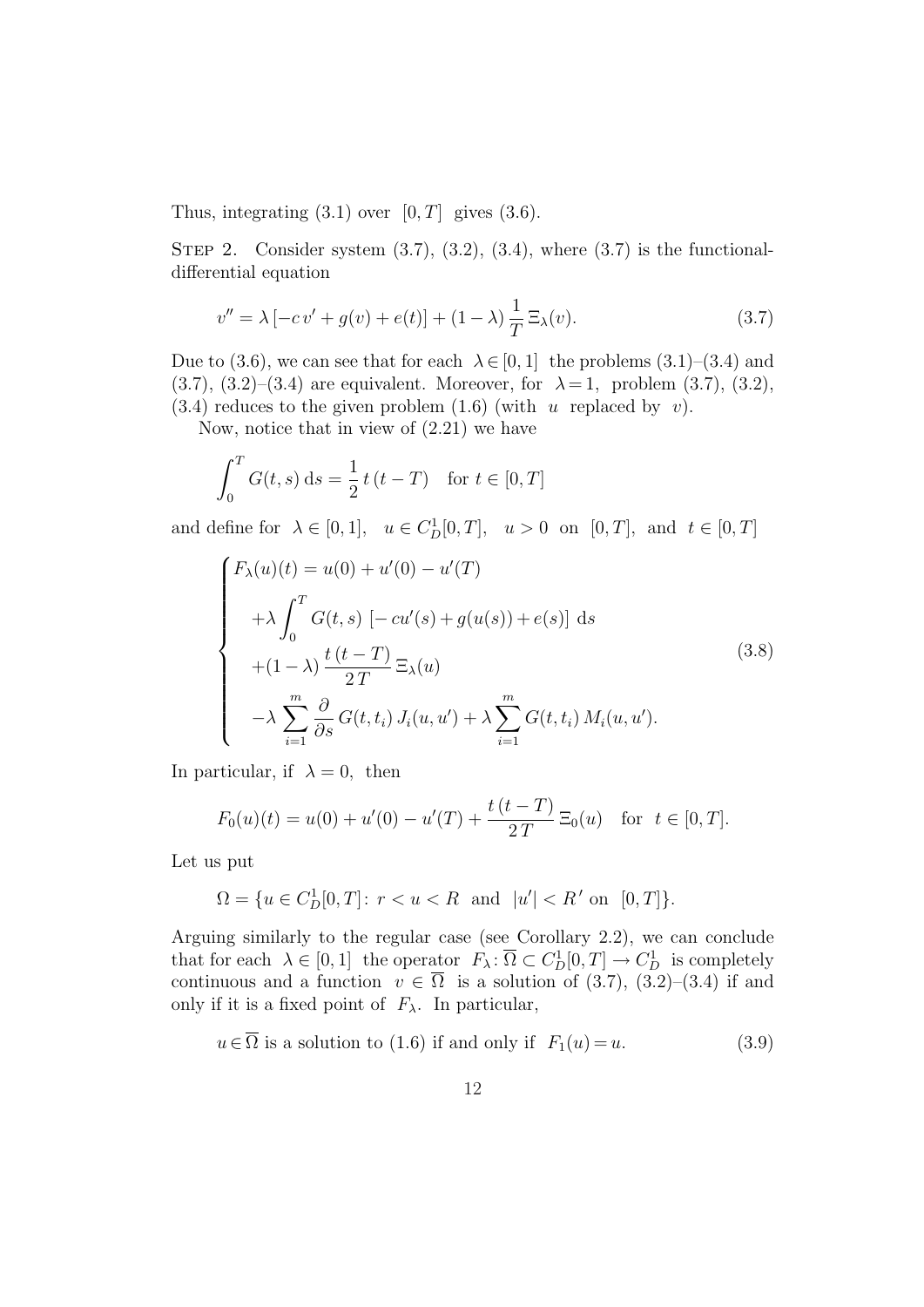STEP 3. We will show that

$$
F_{\lambda}(u) \neq u \quad \text{for all} \quad u \in \partial \Omega \quad \text{and} \quad \lambda \in [0, 1]. \tag{3.10}
$$

Indeed, for  $\lambda \in (0,1]$  relation (3.10) follows immediately from assumption (i), while for  $\lambda = 0$  it is a corollary of assumption (ii) and of the following claim.

CLAIM.  $u \in \overline{\Omega}$  is a fixed point of  $F_0$  if and only if there is  $x \in \mathbb{R}$  such that  $u(t) \equiv x$  on [0, T],  $x \in (r, R)$  and

$$
g(x) + \bar{e} = 0.\tag{3.11}
$$

PROOF OF CLAIM. Let  $u \in \overline{\Omega}$  be a fixed point of  $F_0(v)$ , i.e.

$$
u(t) = u(0) + u'(0) - u'(T) + \frac{t(t - T)}{2T} \Xi_0(u) \quad \text{for all} \ \ t \in [0, T]. \tag{3.12}
$$

Inserting  $t = 0$  into (3.12), we get  $u(0) = u(0) + u'(0) - u'(T)$ , which implies that  $u'(0) = u'(T)$ . Similarly, inserting  $t = T$  we get  $u(T) = u(0)$ . Furthermore,

$$
u'(t) = \frac{2t - T}{2T} \Xi_0(u)
$$
 for  $t \in [0, T]$ .

Since  $u'(0) = u'(T)$ , it follows that  $\Xi_0(u) = 0$ . This means that u is constant on [0, T]. Denote  $x = u(0)$ . Then  $0 = \Xi_0(u) = T(g(x) + \bar{e})$ , i.e., (3.11) is true. On the other hand, it is easy to see that if  $x \in \mathbb{R}$  is such that (3.11) holds and  $u(t) \equiv x$  on [0, T], then  $u \in \overline{\Omega}$  is a fixed point of  $F_0$ . This completes the proof of CLAIM.

Step 4. By Step 3 and by the invariance under homotopy property of the topological degree, we have

$$
\deg(I - F_1, \Omega) = \deg(I - F_0, \Omega). \tag{3.13}
$$

STEP 5. Let us denote

$$
\mathbb{X} = \{ u \in C_D^1[0, T] : u(t) \equiv u(0) \text{ on } [0, T] \} \text{ and } \Omega_0 = \Omega \cap \mathbb{X}.
$$

Notice that  $\Omega_0 = \{u \in \mathbb{X} : r < u(0) < R\}$  and  $\overline{\Omega}_0 = \{u \in \mathbb{X} : r \leq u(0) < R\}$ . By CLAIM in STEP 3, all fixed points of  $F_0$  belong to  $\Omega_0$ . Hence, by the excision property of the topological degree we have

$$
\deg(I - F_0, \Omega) = \deg(I - F_0, \Omega_0). \tag{3.14}
$$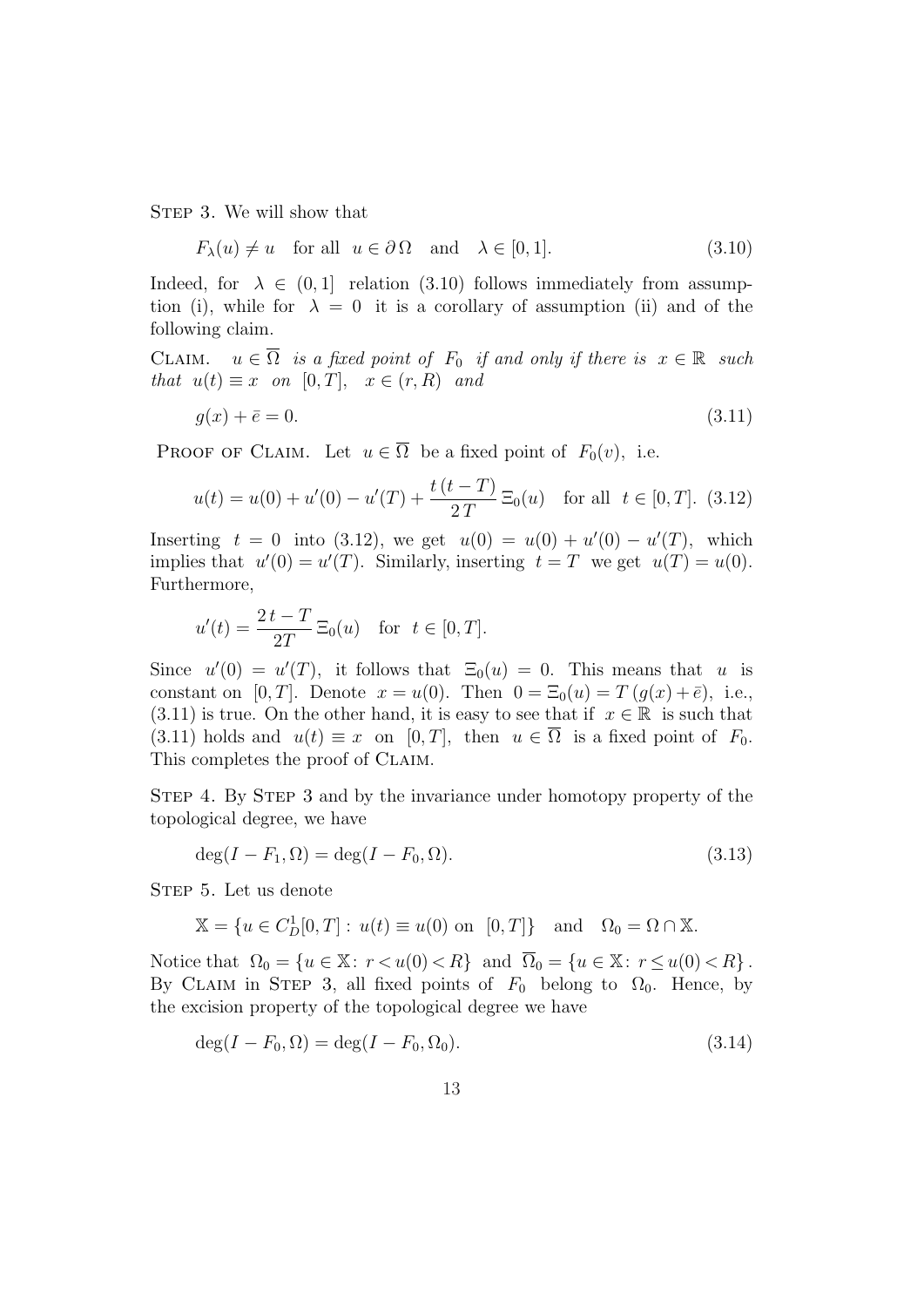STEP 6. Define

$$
\begin{cases}\n\widetilde{F}_{\mu}(u)(t) = u(0) + \left[1 - \mu + \frac{\mu}{2} t (t - T)\right] \left(g(u(0) + \bar{e})\right) \\
\text{for } t \in [0, T], u \in \overline{\Omega}_{0} \text{ and } \mu \in [0, 1].\n\end{cases}
$$
\n(3.15)

We have

$$
\widetilde{F}_0(u) = u(0) + g(u(0)) + \bar{e}
$$
 and  $\widetilde{F}_1(u) = F_0(u)$  for each  $u \in \mathbb{X}$ .

Similarly to  $F_{\lambda}$ , the operators  $\widetilde{F}_{\mu}$ ,  $\mu \in [0, 1]$ , are also completely continuous and, by CLAIM in STEP 3, we have

$$
\widetilde{F}_1(u) \neq u
$$
 for all  $u \in \partial \Omega_0$ .

Let *i* and  $i_{-1}$  be respectively the natural isometrical isomorphism  $\mathbb{R} \to \mathbb{X}$ and its inverse, i.e.

$$
i(x)(t) \equiv u
$$
 for  $x \in \mathbb{R}$  and  $i_{-1}(u) = u(0)$  for  $u \in \mathbb{X}$ ,

and assume that  $\mu \in [0, 1)$ ,  $x \in (0, \infty)$ ,  $u = i(x)$  and  $\widetilde{F}_{\mu}(u) = u$ . Then

$$
\[1 - \mu + \frac{\mu}{2}t(T - t)\] (g(x) + \overline{e}) = 0 \quad \text{for all} \quad t \in [0, T].
$$

If  $t = 0$ , this relation reduces to  $g(x) + \overline{e} = 0$ , which is due to assumption (ii) possible only if  $x \in (r, R)$ . To summarize, we have

$$
\widetilde{F}_{\mu}(u) \neq u
$$
 for all  $u \in \partial \Omega_0$  and all  $\mu \in [0, 1]$ .

Hence, using the invariance under homotopy property of the topological degree and taking into account that  $\dim X = 1$ , we conclude that

$$
\deg(I - \widetilde{F}_1, \Omega_0) = \deg(I - \widetilde{F}_1, \Omega_0) = \mathrm{d}_B(I - \widetilde{F}_0, \Omega_0),\tag{3.16}
$$

where  $d_B(I - \widetilde{F}_0, \Omega_0)$  stands for the Brouwer degree of  $I - \widetilde{F}_0$  with respect to the set  $\Omega_0$  (and the point 0).

STEP 7. Define  $\Phi: x \in (0, \infty) \to g(x) + \overline{e} \in \mathbb{R}$ . Then

$$
(I - \widetilde{F}_0)(i(x)) = i(\Phi(x)) \text{ for each } x \in (0, \infty).
$$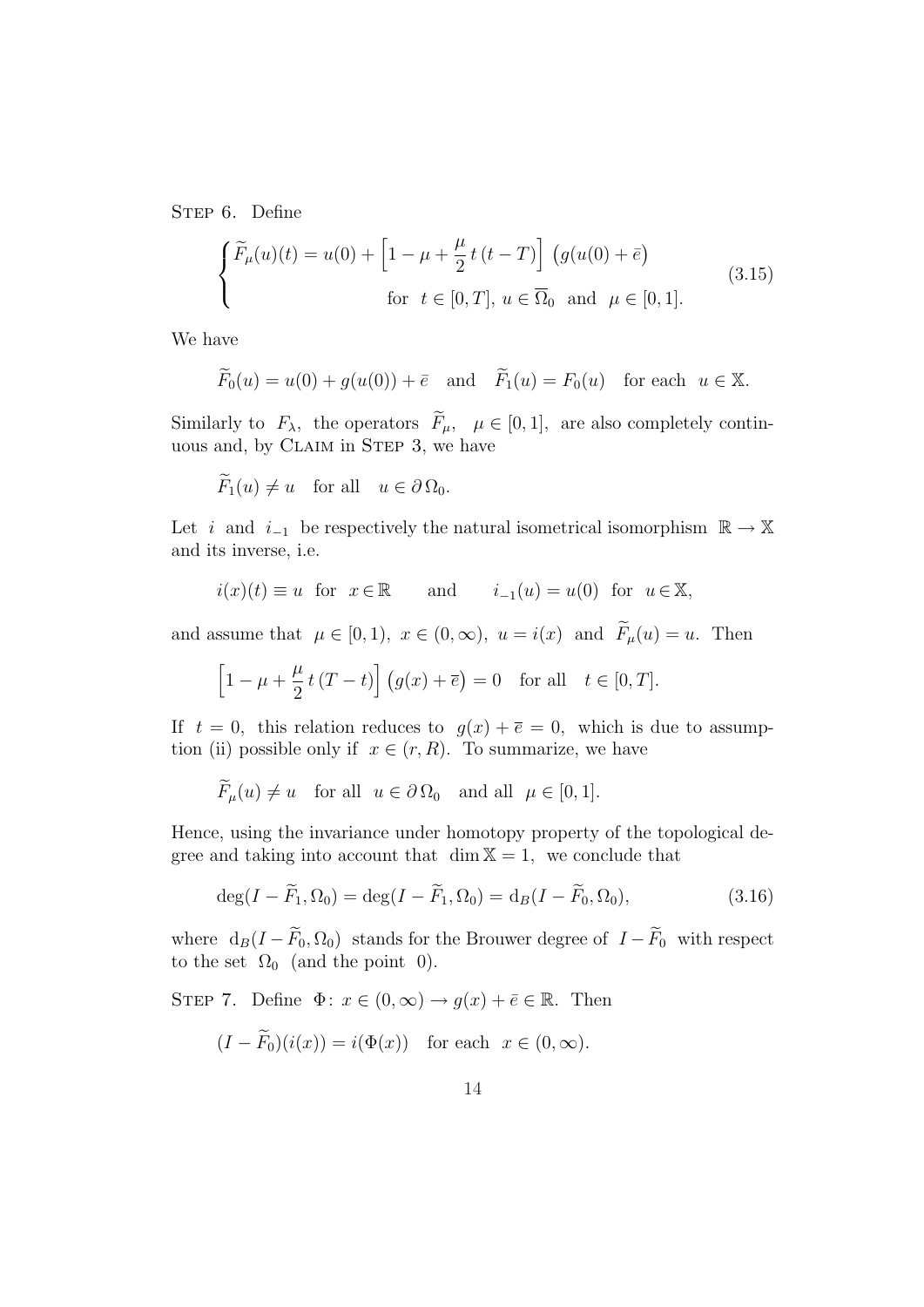In other words,  $\Phi = i_{-1} \circ (I - \widetilde{F}_0) \circ i$  on  $(0, \infty)$ . Consequently,

$$
d_B(I - \widetilde{F}_0, \Omega_0) = d_B(\Phi, (r, R)).
$$
\n(3.17)

.

Now, put

$$
\Psi(x) = \Phi(r) \frac{R-x}{R-r} + \Phi(R) \frac{x-r}{R-r}
$$

We can see that  $\Psi$  has a unique zero  $x_0 \in (r, R)$  and

$$
\Psi'(x_0) = \frac{\Phi(R) - \Phi(r)}{R - r}.
$$

Hence, by the definition of the Brouwer degree in  $\mathbb R$  we have

$$
d_B(\Psi, (r, R)) = sign \Psi'(x_0) = sign (\Phi(R) - \Phi(r)).
$$

By the homotopy property and thanks to our assumption (iii), we conclude that

$$
d_B(\Phi, (r, R)) = d_B(\Psi, (r, R)) = sign(\Phi(R) - \Phi(r)) \neq 0.
$$
 (3.18)

STEP 8. To summarize, by  $(3.13)$ – $(3.18)$  we have

$$
\deg(I - F_1, \Omega) \neq 0,
$$

which, in view of the existence property of the topological degree, shows that  $F_1$  has a fixed point  $u \in \Omega$ . By STEP 1 this means that problem (1.6) has a solution.  $\Box$ 

### References

- [1] BAI CHUANZHI AND YANG DANDAN. Existence of solutions for second order nonlinear impulsive differential equations with periodic boundary value conditions. Boundary Value Problems, to appear.
- [2] D. Bainov and P. Simeonov. Impulsive Differential Equations: Periodic Solutions and Applications. Longman Sci. Tech., Harlow, 1993.
- [3] A. CABADA, J. J. NIETO, D. FRANCO AND S. I. TROFIMCHUK. A generalization of the monotone method for second order periodic boundary value problem with impulses at fixed points. Dynam. Contin. Discrete Impuls. Systems 7 (2000), 145– 158.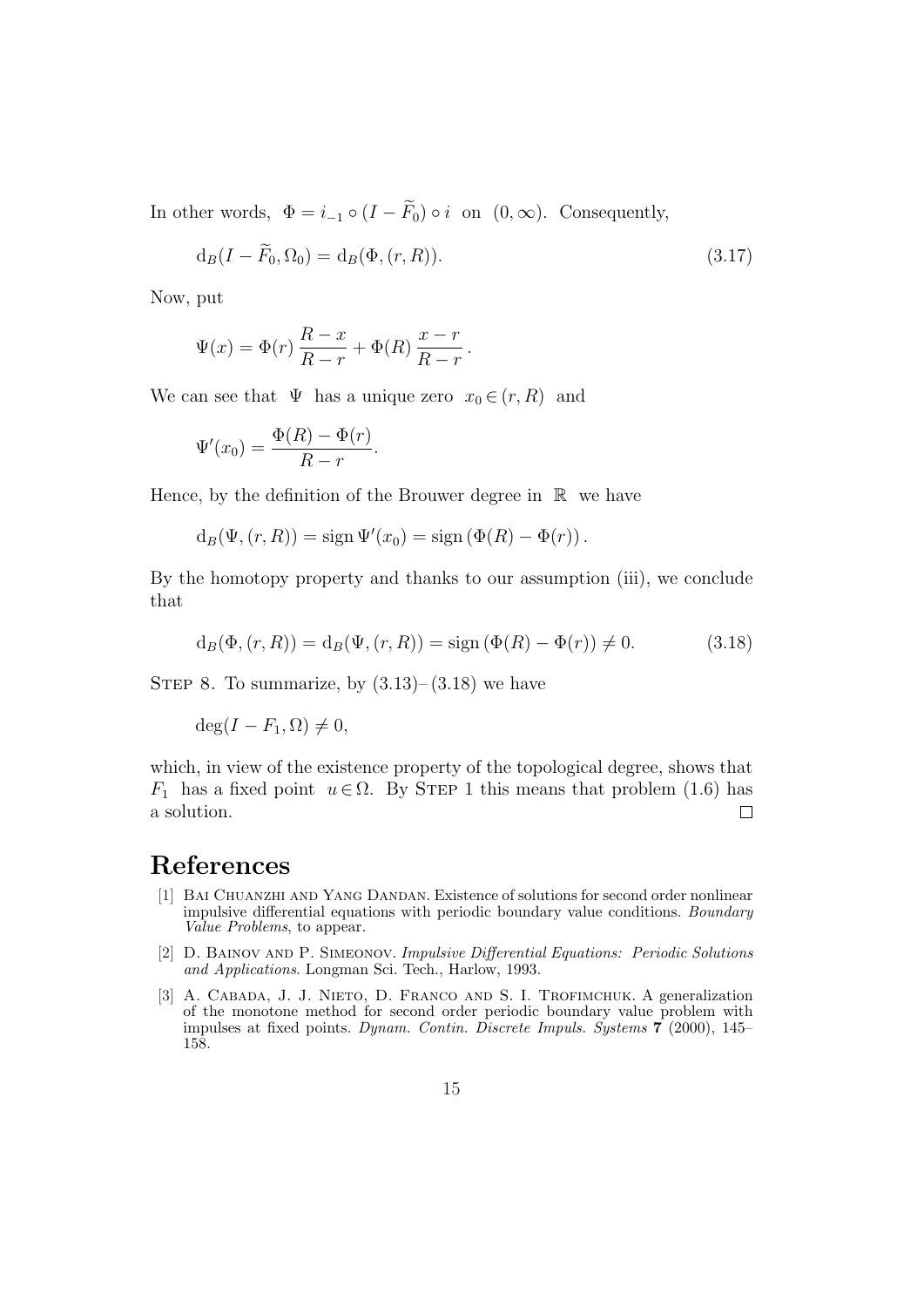- [4] Dong Yujun Periodic solutions for second order impulsive differential systems. Nonlinear Anal. 27 (1996), 811–820.
- [5] L. H. ERBE AND LIU XINZHI. Existence results for boundary value problems of second order impulsive differential equations. J. Math. Anal. Appl. 149 (1990), 56–69.
- [6] CH.S. HÖNIG. Volterra Stieltjes-Integral Equations. North Holland and American Elsevier, Mathematics Studies 16, Amsterdam and New York, 1975.
- [7] Hu Shouchuan and V. Laksmikantham. Periodic boundary value problems for second order impulsive differential systems. Nonlinear Anal. 13 (1989), 75–85.
- [8] Lee Yong-Hoon and Liu Xinzhi. Study of singular boundary value problem for second order impulsive differential equations. J, Math. Anal. Appl. 331 (2007), 159– 176.
- [9] E. Liz and J. J. Nieto. Periodic solutions of discontinuous impulsive differential systems. J. Math. Anal. Appl. 161 (1991), 388–394.
- [10] E. LIZ AND J. J. NIETO. The monotone iterative technique for periodic boundary value problems of second order impulsive differential equations. Comment. Math. Univ. Carolin. 34 (1993), 405–411.
- [11] R. MANÁSEVICH AND J. MAWHIN. Periodic solutions for nonlinear systems with p-Laplacian-like operators. J. Differential Equations 145 (1998), 367–393.
- [12] J. Mawhin. Topological degree methods in nonlinear boundary value problems. In: Regional Conference Series in Mathematics. No.40. R.I.: The American Mathematical Society (AMS). 1979, 122 p.
- [13] J. Mawhin. Topological Degree and Boundary Value Problems for Nonlinear Differential Equations. In: Topological methods for ordinary differential equations. (M. Furi and P. Zecca, eds.) Lect. Notes Math. 1537, Springer, Berlin, 1993, pp. 73–142.
- [14] I. RACHŮNKOVÁ. Singular Dirichlet second order boundary value problems with impulses. J. Differential Equations 193 (2003), 435–459.
- [15] I. RACHŮNKOVÁ, S. STANĚK AND M. TVRDÝ. Singularities and Laplacians in Boundary Value Problems for Nonlinear Ordinary Differential Equations. In: Handbook of Differential Equations. Ordinary Differential Equations, vol.3. (A. Cañada, P. Dr´abek, A. Fonda, eds.) Elsevier 2006, pp. 607–723.
- [16] I. RACHŮNKOVÁ, S. STANĚK AND M. TVRDÝ. Solvability of Nonlinear Singular Problems for Ordinary Differential Equations. Hindawi [Contemporary Mathematics and Its Applications, Vol.5], in print.
- [17] I. RACHŮNKOVÁ AND J. TOMEČEK. Singular Dirichlet problem for ordinary differential equations with impulses. Nonlinear Anal., Theory Methods Appl. bf 65 (2006), 210–229.
- [18] I. RACHŮNKOVÁ AND M. TVRDÝ. Impulsive Periodic Boundary Value Problem and Topological Degree. Funct. Differ. Equ. 9, no.3-4, 471–498.
- [19] I. RACHŮNKOVÁ AND M. TVRDÝ. Nonmonotone impulse effects in second order periodic boundary value problems. Abstr. Anal. Appl. 2004: 7, 577–590.
- [20] I. RACHŮNKOVÁ AND M. TVRDÝ. Non-ordered lower and upper functions in second order impulsive periodic problems. Dyn. Contin. Discrete Impuls. Syst., Ser. A, Math. Anal. 12 (2005), 397–415.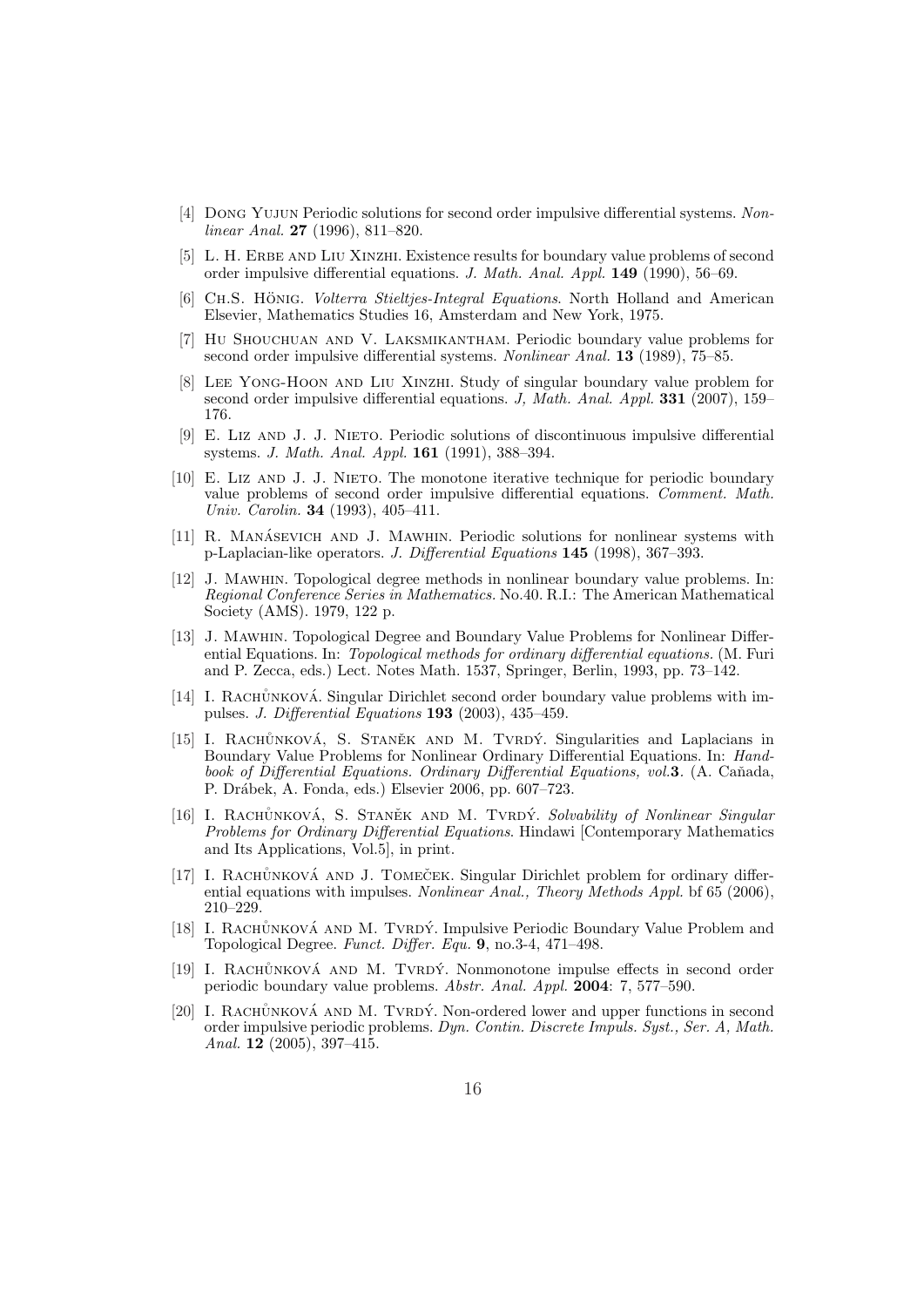- [21] I. RACHŮNKOVÁ AND M. TVRDÝ. Existence results for impulsive second order periodic problems, Nonlinear Anal., Theory Methods Appl. 59 (2004) 133–146.
- [22] I. RACHŮNKOVÁ AND M. TVRDÝ. Method of lower and upper functions in impulsive periodic boundary value problems. In: EQUADIFF 2003. Proceedings of the International Conference on Differential Equations, Hasselt, Belgium, July 22-26,2003, ed. by F. Dumortier, H. Broer, J. Mawhin, A. Vanderbauwhede, S. Verduyn, Hackensack, NJ, World Scientific (2005), pp. 252–257.
- [23] I. RACHŮNKOVÁ AND M. TVRDÝ. Second Order Periodic Problem with  $\phi$ -Laplacian and Impulses - Part I. Mathematical Institute of the Academy of Sciences of the Czech Republic, Preprint 155/2004 [available as \ http://www.math.cas.cz/  $\sim$ tvrdy/lapl1.pdf or \ http://www.math.cas.cz/  $\sim$  tvrdy/lapl1.ps].
- [24] I. RACHŮNKOVÁ AND M. TVRDÝ. Second Order Periodic Problem with  $\phi$ -Laplacian and Impulses - Part II. Mathematical Institute of the Academy of Sciences of the Czech Republic, Preprint 156/2004 [available as \ http://www.math.cas.cz/  $\sim$ tvrdy/lapl2.pdf or \ http://www.math.cas.cz/  $\sim$  tvrdy/lapl2.ps.
- [25] I. RACHŮNKOVÁ AND M. TVRDÝ. Second order periodic problem with phi-Laplacian and impulses. Nonlinear Analysis, T.M.A. 63 (2005), e257-e266.
- [26] I. RACHŮNKOVÁ AND M. TVRDÝ. Periodic singular problem with quasilinear differential operator. Mathematica Bohemica 131 (2006), 321–336.
- $[27]$  S. SCHWABIK AND M. TVRDÝ. Boundary value problems for generalized linear differential equations, Czechoslovak Math. J. 29 (104) (1979), 451-477.
- [28] S. SCHWABIK, M. TVRDÝ AND O. VEJVODA. Differential and Integral Equations: Boundary Value Problems and Adjoint. Academia and D. Reidel, Praha and Dordrecht, 1979.
- [29] M. TVRDÝ. Fredholm-Stieltjes integral equations with linear constraints: duality theory and Green's function. Casopis pest. mat.  $104$  (1979), 357–369.
- [30] ZHANG ZHITAO Existence of solutions for second order impulsive differential equations. Appl. Math., Ser. B (Engl. Ed.) 12 (1997), 307–320.